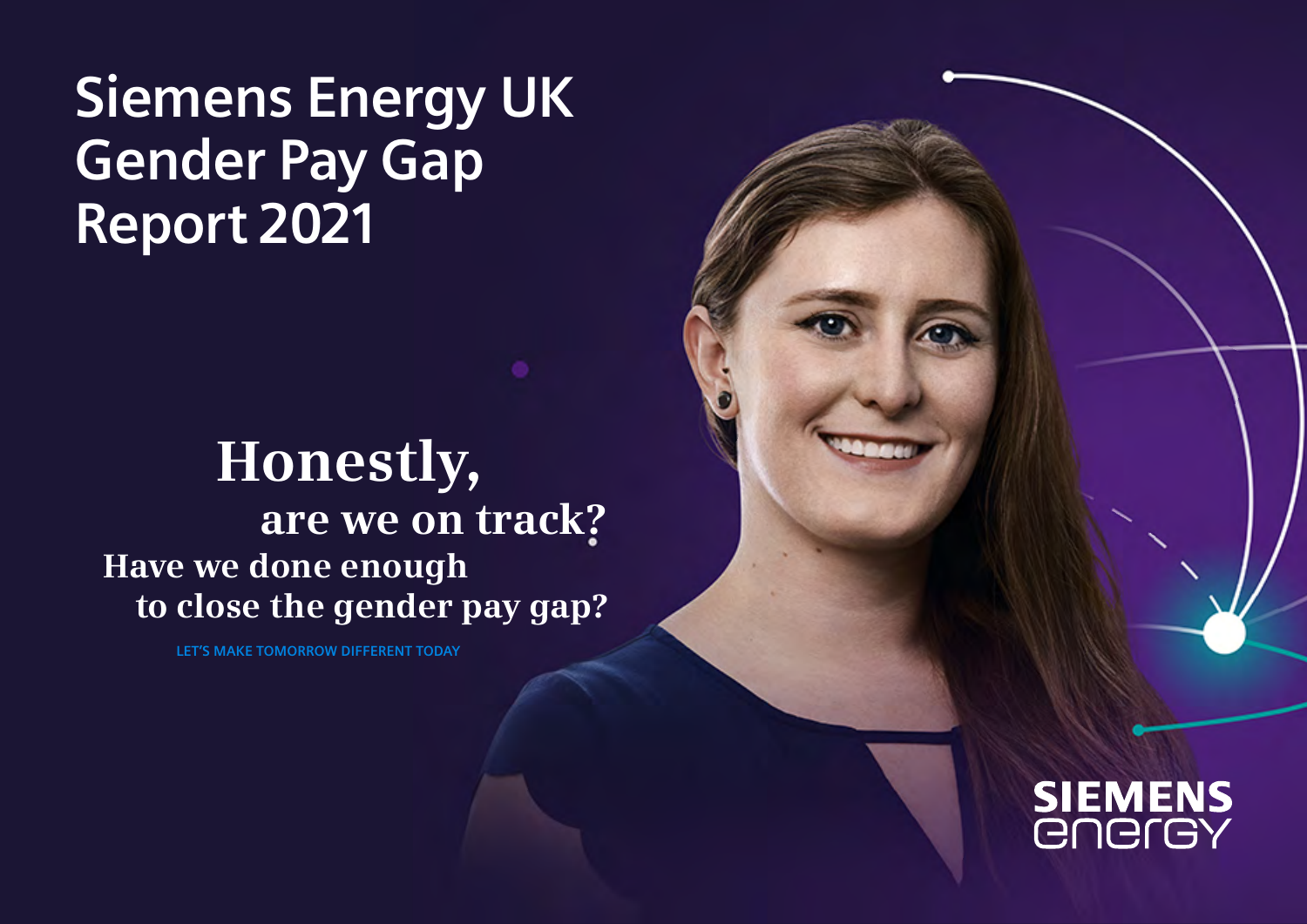

## **Company Statement from Steve Scrimshaw**

### **Vice President | Siemens Energy UK&I**

Honestly, are we on track? We have set ourselves ambitious targets for the proportion of women at senior management level. But have we really done enough to close the gender pay gap?

In the UK, Siemens Energy employs around 3,300 people located at both permanent and project sites across the country. Our energy businesses cover the entire energy conversion chain, from industrial applications, power generation, transmission and service with a key focus on decarbonisation and leading the energy transition.

Reporting the Gender Pay Gap isn't just a legal obligation to us, it is important for us to understand where a gap exists and how we can all work together to narrow and ultimately close it. This report will provide us with a baseline to move forward with specific actions to address the current gap.

At Siemens Energy we're committed to maintaining an inclusive workplace where everyone is welcome and able to bring their whole selves to work. We recognise

the importance of a diverse workforce and the success it brings to both us and our customers.

Traditionally, women have been under-represented in engineering and manufacturing sectors. A fifth of our workforce is female, with some of those working part time. We want to attract more women to work in our vibrant and engaging sector and we want to provide a clear career path for the women who already work for us.

Across all Siemens Energy businesses in the UK, we have a Gender Pay Gap of 16.11% for mean and 15.93% median pay. Whilst this is an improvement on last year, the gap is still too big. In an ideal world these figures would all be zero.

Although 20% of our employees are female, they are disproportionately sitting in the lowest paid quartile. This is not good enough. We need to encourage more women into these higher quartiles and create an environment which allows them to progress within our organisation.

So, what actions are we taking to close the gap? As a first step, our Global Executive Board has committed to increase the number of women in senior leadership roles to 25% by 2025. Increasing representation across all our businesses and at all levels is one of our top priorities and we continue to measure and improve on current levels. All jobs are openly advertised, with balanced interview panels for all candidates. We are reviewing all of our people policies to ensure we are being inclusive and in March 2022 we also engaged an Ombudsperson for related matters.

I'm inspired by everyone within our team who is actively driving our inclusion and diversity agenda, and helping us to create the leaders of the future.

**The hourly pay calculations are based on a 'snapshot date' of 5 April 2021, and the bonus pay calculations are based on the 12 months prior to this date. The data within this report reflects our organisation on this date.** 

**On the 'snapshot date', Siemens Energy in the UK had a total of 3377 employees, of which 2716 were male and 661 were female.** 

**This report is based on legal gender categories. We acknowledge that our people may identify differently.**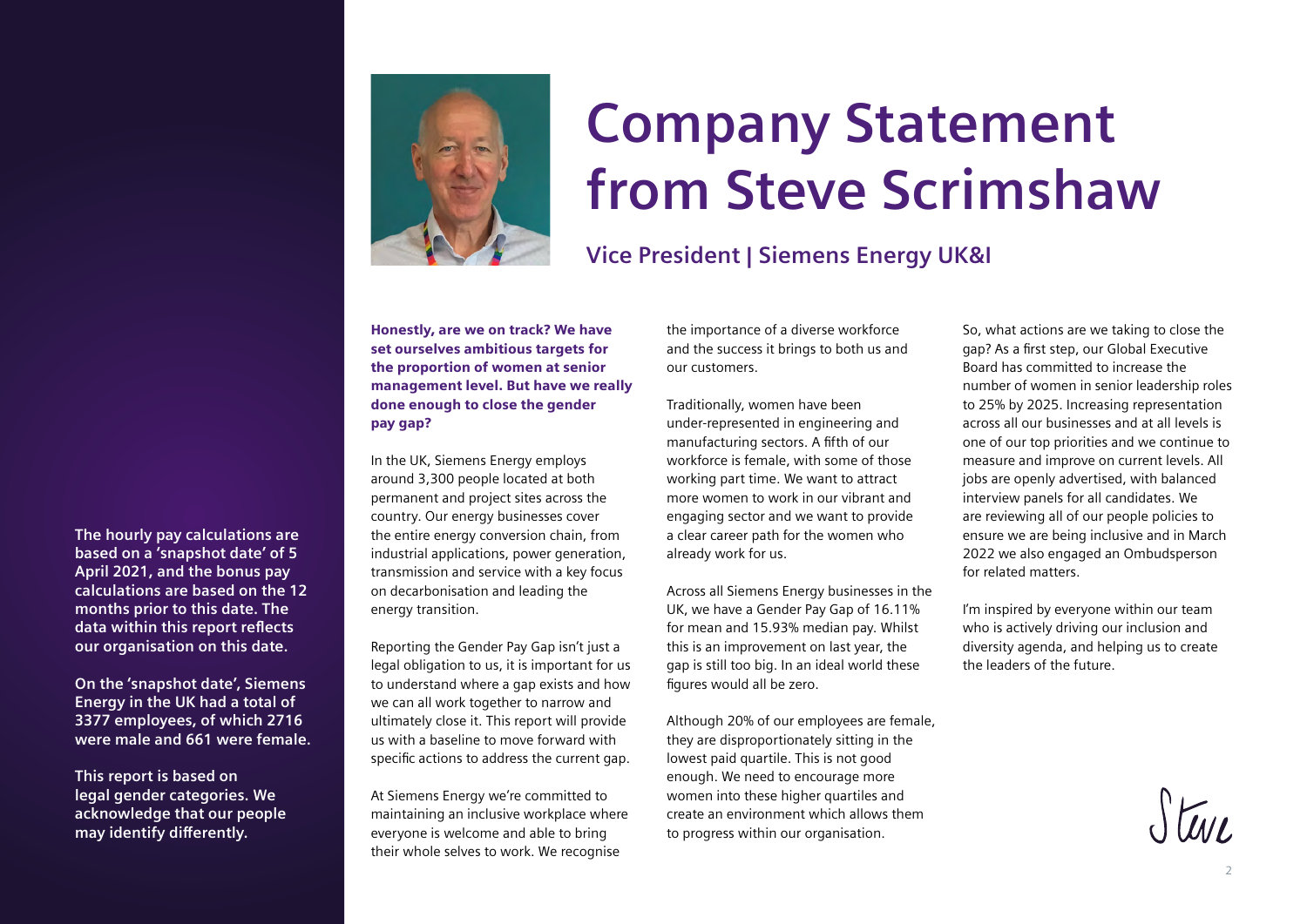# **What is the Gender Pay Gap?**

The gender pay gap is an equality measure that shows the percentage difference in average (mean or median) earnings, for both hourly pay and bonus pay, between women and men across an organisation, regardless of the nature of their work.

The gender pay gap is different to equal pay. Equal pay deals with the direct pay differences between men and women who carry out the same jobs, similar jobs or work of equal value.

### **Mean**

The mean gender pay gap is the percentage difference in the average hourly pay for women compared to men.



### **Median**

The median is the midpoint when you separately line up women's pay low to high, and the same for men. The median pay gap is the percentage difference between the hourly pay rate for the middle woman compared to that of the middle man.

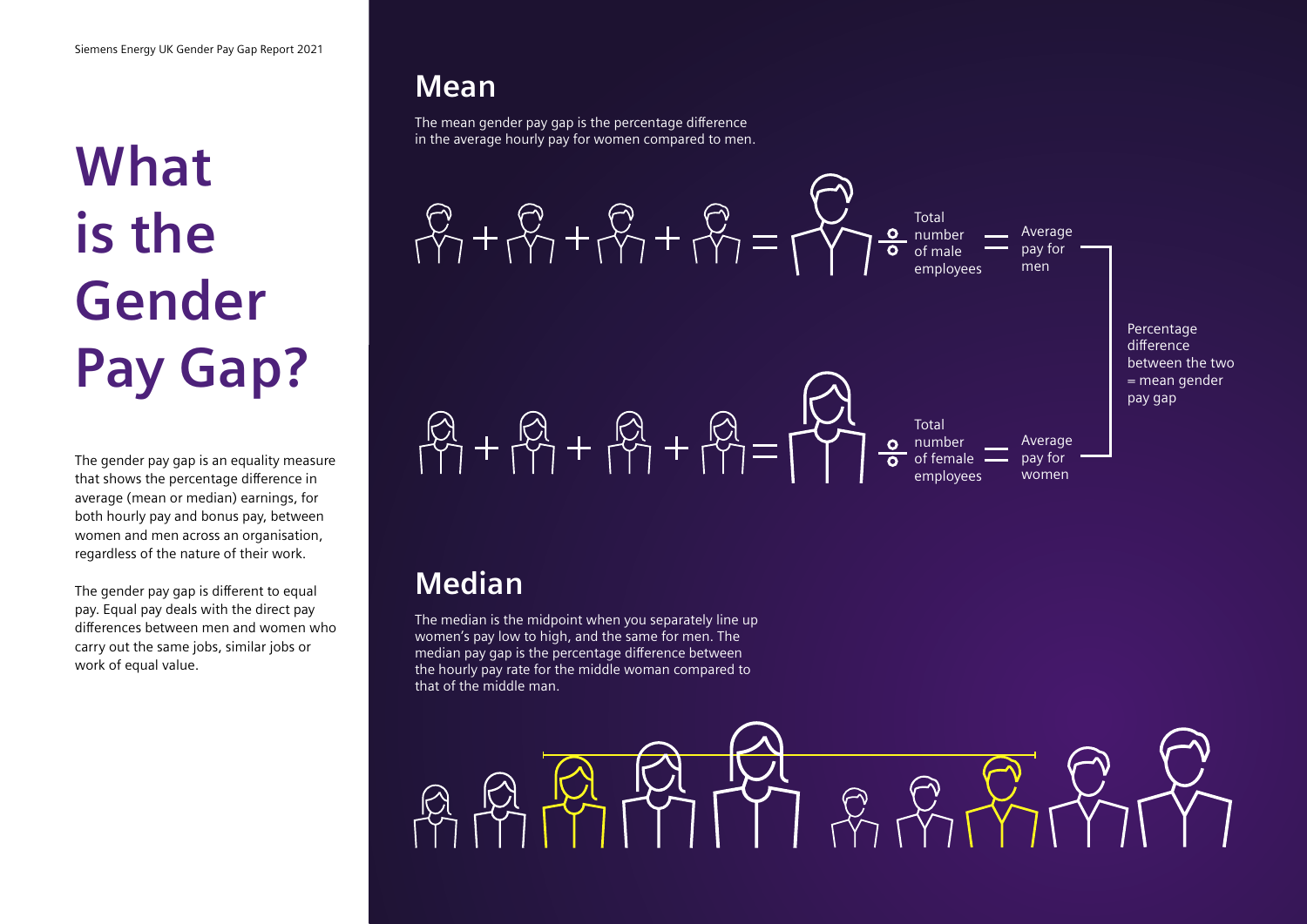### The Overall Siemens Energy UK GPG Results

### Gender Pay Gap





62.69% of men receive a bonus





63.4% of women receive a bonus



### Gender Breakdown

four equal groups from lowest to highest paid using hourly rate



*Our overall Gender Pay Gap results include all our legal entities in Siemens Energy in the UK.*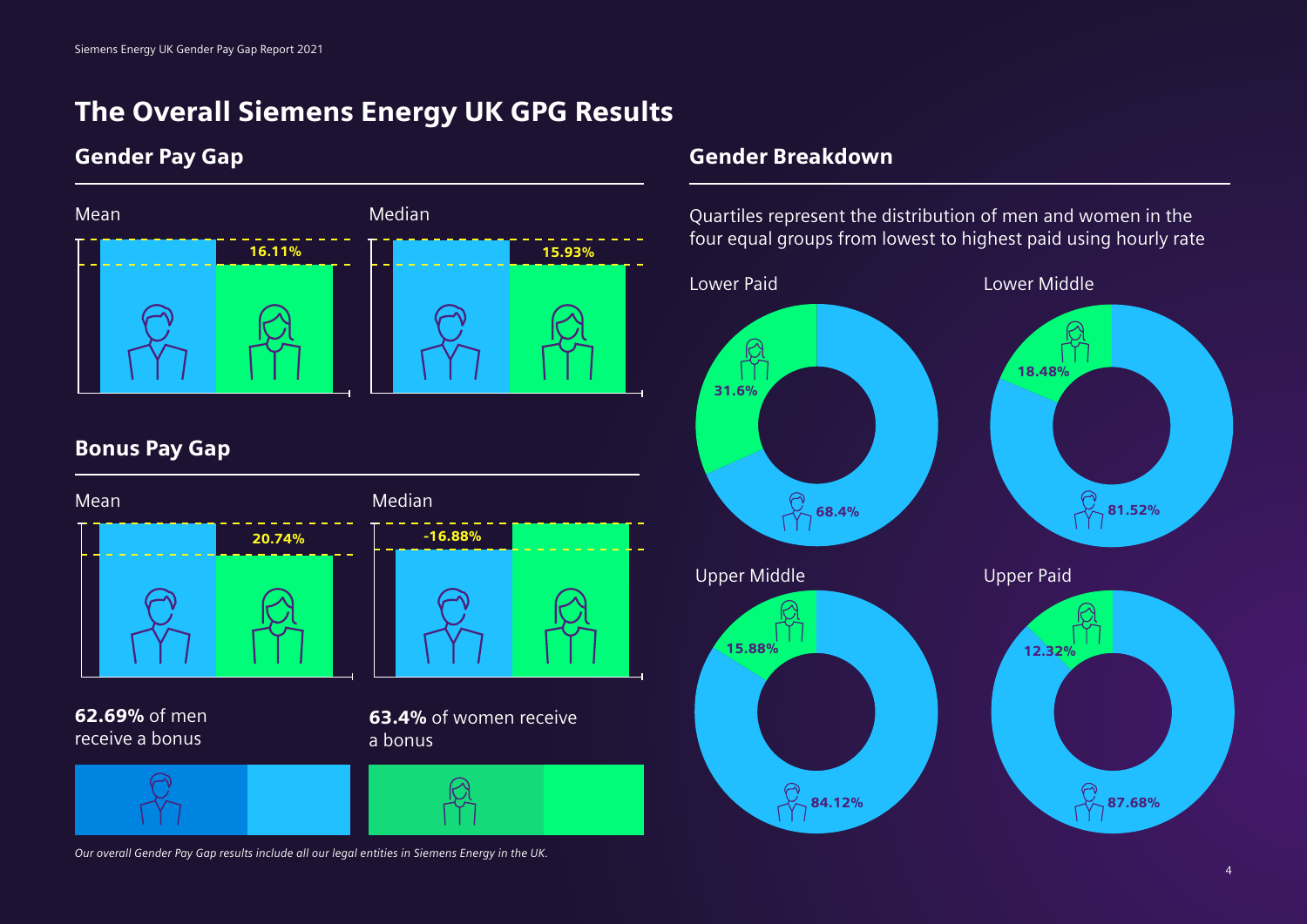### Our Individual Legal Entity GPG Results

### Gender Pay Gap

|                                                                  |                 |        | <b>Median</b><br>Mean |                  | <b>Receiving a Bonus</b> |        |  |
|------------------------------------------------------------------|-----------------|--------|-----------------------|------------------|--------------------------|--------|--|
|                                                                  | <b>Mean GPG</b> |        | <b>Bonus GPG</b>      | <b>Bonus GPG</b> | <b>Men</b>               | Women  |  |
| <b>Siemens Energy</b><br>Industrial<br>Turbomachinery<br>Limited | 15.98%          | 14.99% | 15.18%                | 11.09%           | 23.03%                   | 19.35% |  |
| <b>Siemens Energy</b><br>Limited                                 | 16.73%          | 18.95% | 14.5%                 | $-59.13%$        | 96.5%                    | 96.35% |  |
| <b>Industrial Turbine</b><br>Company (UK)<br>Limited             | 21.96%          | 18.76% | 43.72%                | 19.85%           | 96.86%                   | 92.75% |  |

| <b>Gender Breakdown</b>                                                 |        | <b>Lower Paid</b> |        | <b>Lower Middle</b> |        | <b>Upper Middle</b> |        | <b>Upper Paid</b> |  |
|-------------------------------------------------------------------------|--------|-------------------|--------|---------------------|--------|---------------------|--------|-------------------|--|
|                                                                         | Men    | Women             | Men    | Women               | Men    | Women               | Men    | Women             |  |
| <b>Siemens Energy</b><br><b>Industrial</b><br>Turbomachinery<br>Limited | 67.3%  | 32.7%             | 88.8%  | 11.2%               | 83.11% | 16.89%              | 91.26% | 8.74%             |  |
| <b>Siemens Energy</b><br>Limited                                        | 66.85% | 33.15%            | 77.11% | 22.89%              | 83.65% | 16.35%              | 82.83% | 17.17%            |  |
| <b>Industrial Turbine</b><br>Company (UK)<br>Limited                    | 69.07% | 30.93%            | 79.38% | 20.62%              | 87.63% | 12.37%              | 92.71% | 7.29%             |  |

*Quartiles represent the distribution of men and women in the four equal groups from lowest to highest paid using hourly rate.* 

*Materials Solutions Limited (MSL) not included as fewer than 250 employees. MSL is included in the Siemens Energy UK overall figures.*

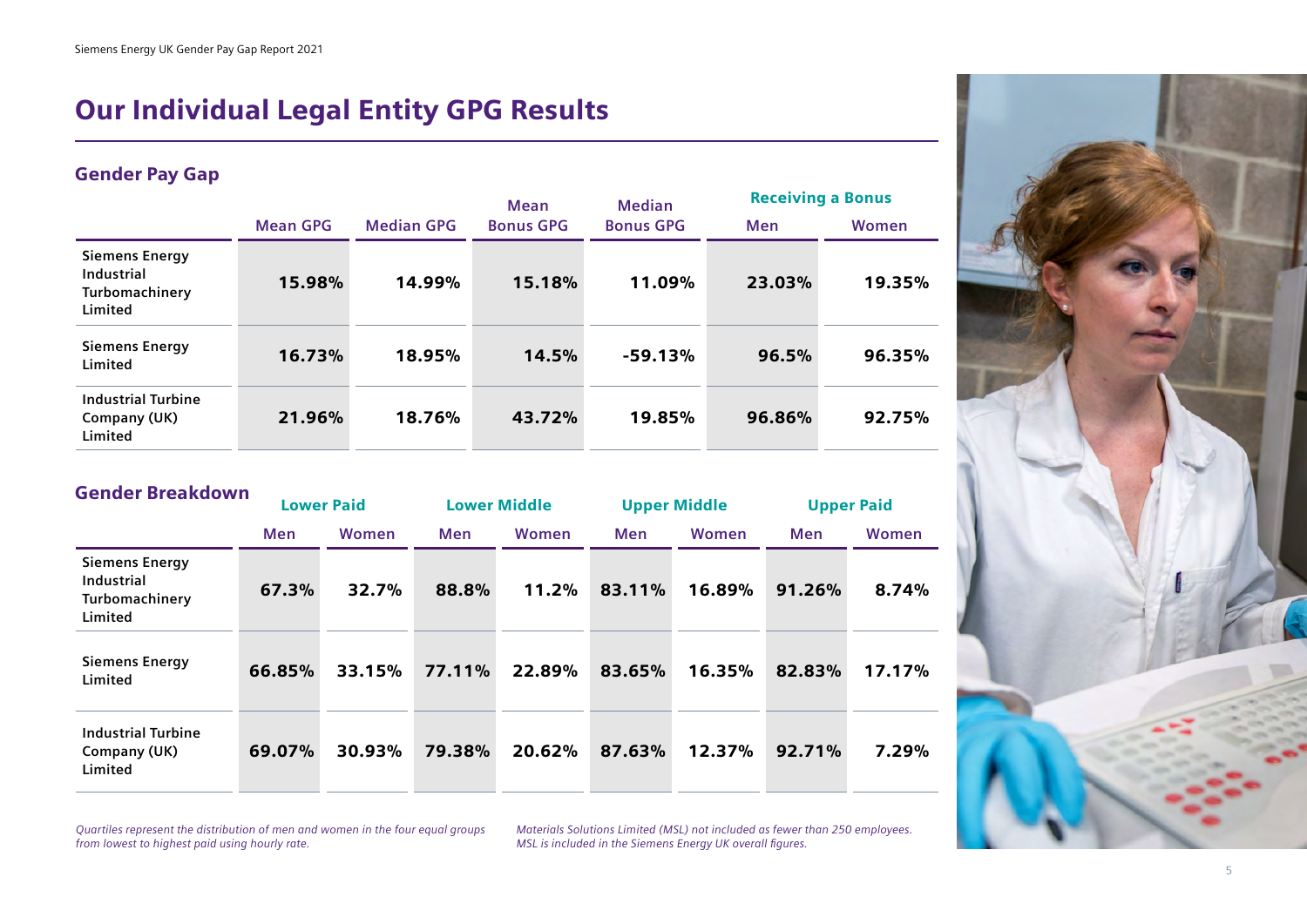# **Our Commitment**

"Diversity is a fact and inclusion is a choice, and at Siemens Energy we choose inclusion. Across our business we embed inclusion and diversity into everything we do and I'm proud that one of our core behaviours, which all employees must stand by, is to be open and inclusive.

The energy sector is at an exciting time in the energy transition in the UK and we need diversity of thought to help our customers navigate these challenges. We recognise the power of bringing together perspectives from different genders, backgrounds, countries, and age groups. Balanced teams make better decisions and are more representative of the societies that we serve.

Increasing representation across all our businesses and at all levels is one of our top priorities. We have employee networks representing Gender Equality, LGBTQIA+, Disability, Neurodivergence and their allies. And we are reviewing all of our people policies to ensure we are being inclusive.

We also recently introduced the Coalition of Allies: a crossenterprise partnership to ensure all employees drive change through mutual support. By design, the Coalition of Allies fosters allyship, offers guidance, and tests and challenges ideas and actions – as well as helps the company listen whenever and wherever an employee needs to speak up.

Painful though it may be, our employees' honest feedback on how they experience gender, ethnicity, sexual identity, age, and disability and neurodiversity can help our organisation prove its commitment to inclusion and diversity as we listen, learn, improve, and heal.

However, we still have a lot to do to fulfil our gender targets. Our Board has pledged to increase the number of women in senior leadership roles to 25% by 2025. We are also committed to making balanced decisions in the hiring and placement of women throughout our company.

Honestly, are we on track? Have we done enough to close the gender pay gap? The simple answer is no. Whilst our four measures of Gender Pay Gap have all shown an improvement between April 2020 and April 2021, the gap is still too big. We want to be better and are committed to a zero pay gap, but this will take time."



**Dan Simpson** HR Director, UK & Ireland Secretary to the Global Inclusion & Diversity Council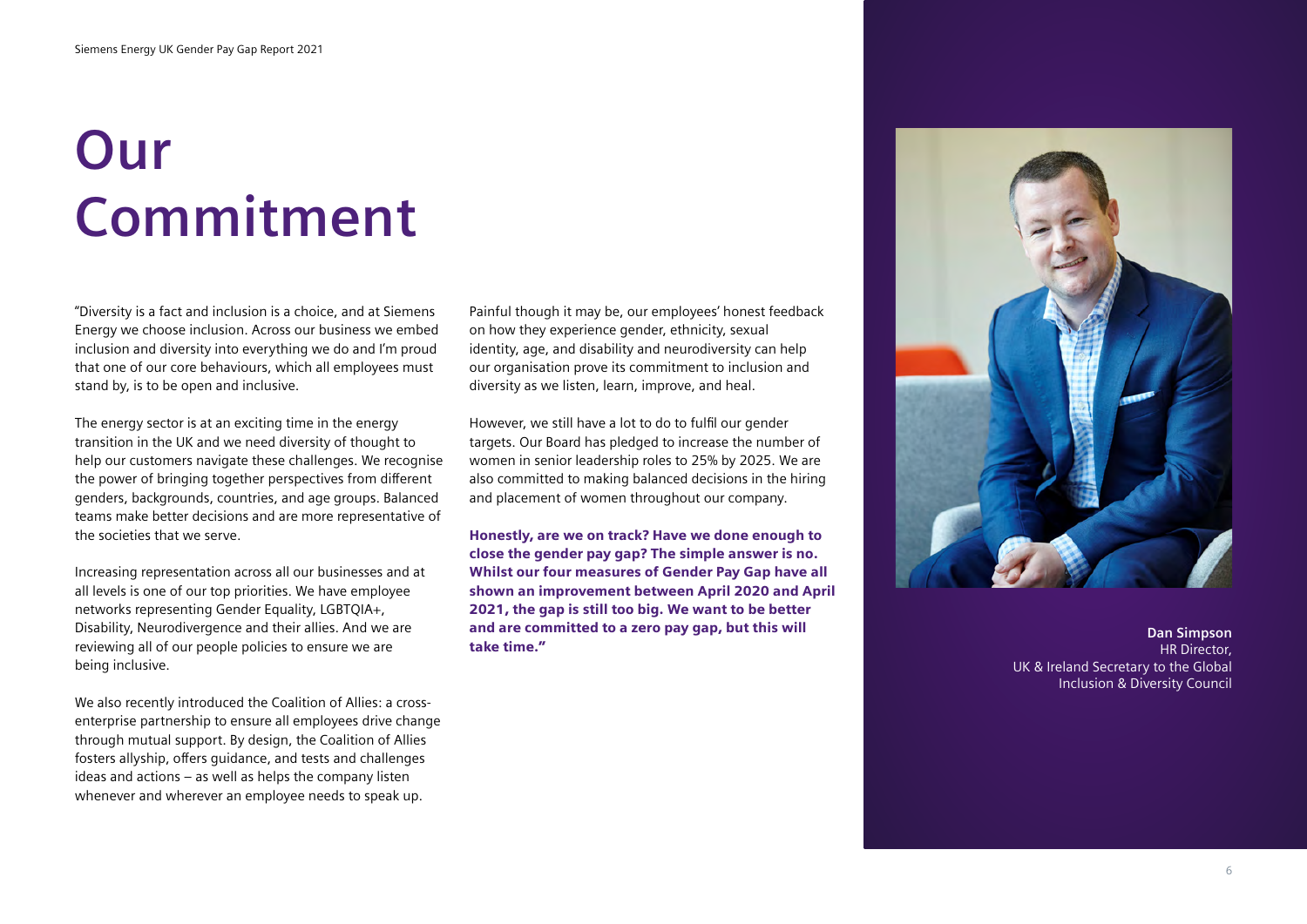# **Our Commitment**

"The world has changed fundamentally. Today, success depends even more on how well and fast we anticipate and meet our customers' needs and the ever-changing needs of society.

While our technologies are essential in these times of change, it is our people that make the difference. As shown during the global pandemic, where our employees adapted swiftly to new ways of working and continued to deliver innovative solutions of the future with our customers.

We want to listen respectfully, to learn from others and to mutually benefit from our differences. In doing so, we are building a company that represents all dimensions of diversity; where diverse teams thrive to fast-track business innovation; where our people are encouraged to adopt an inclusive behaviour and belong to a culture where we can be our authentic selves, thereby fulfilling our potential.

Our ambition is to increase the diversity of our workforce by committing to measuring and improving representation by gender, ethnic origin, nationality, disability, age and LGBTQIA+.

And in March 2022, we also engaged an Ombudsperson for Siemens Energy globally for inclusion and diversity.

Honestly, are we on track? We have set ourselves ambitious targets for the proportion of women at senior management level. But is that really enough in order to close the gender pay gap?

Ideally there would be 20% women in every pay quartile to show that women move up through the organisation in the same proportion as men do, but unfortunately this isn't the case. Through our external partnerships with The Hawthorn Club and Catalyst, we're providing our female employees with the tools they need to be able to progress.

Overall, our workforce has 20% females and 80% males. We're not happy with this but this takes time to change in our industry. We are partnering with schools and colleges to encourage more girls to consider STEM careers to create a pipeline of the female employees and leaders of tomorrow.

We need to do more, and quicker. In an ideal world we wouldn't have to report on our gender pay gap."



#### **Simone Davina**

SE General Counsel and I&D ambassador, United Kingdom, Ireland and the Netherlands. SE Global Inclusion and Diversity lead for Legal and Compliance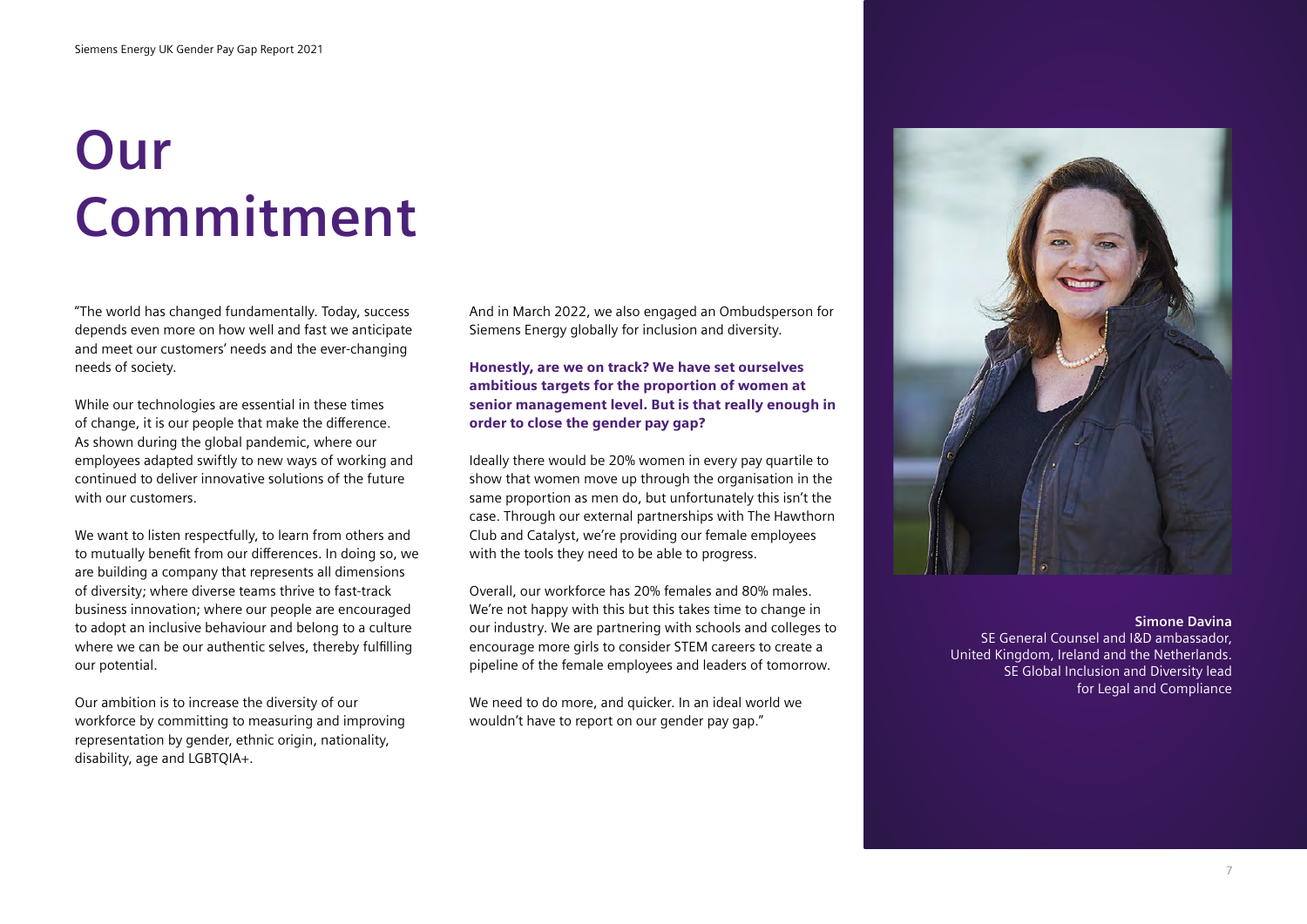## **Inclusion and Diversity at Siemens Energy**







## **Equal Opportunity**

We are committed to fair and transparent practices for the attraction, promotion, development and retention of diverse people with different skills, abilities and ideas.

## **Belonging**

We make our mix work by creating an inclusive culture where people feel respected, engaged, able to speak up and be themselves.

### **Society and Partnerships**

We work together, internally and externally, with customers and partners to support us in becoming more diverse and inclusive.

**We use "inclusion" to describe our commitment to being an open and inclusive company, striving to create safe, welcoming workplaces with a culture that encourages equality and belonging**

**We use "diversity" to describe our commitment to recognising and respecting the differences between people whilst valuing the contribution everyone can make to our business, without any tolerance for discrimination or bias of any kind.**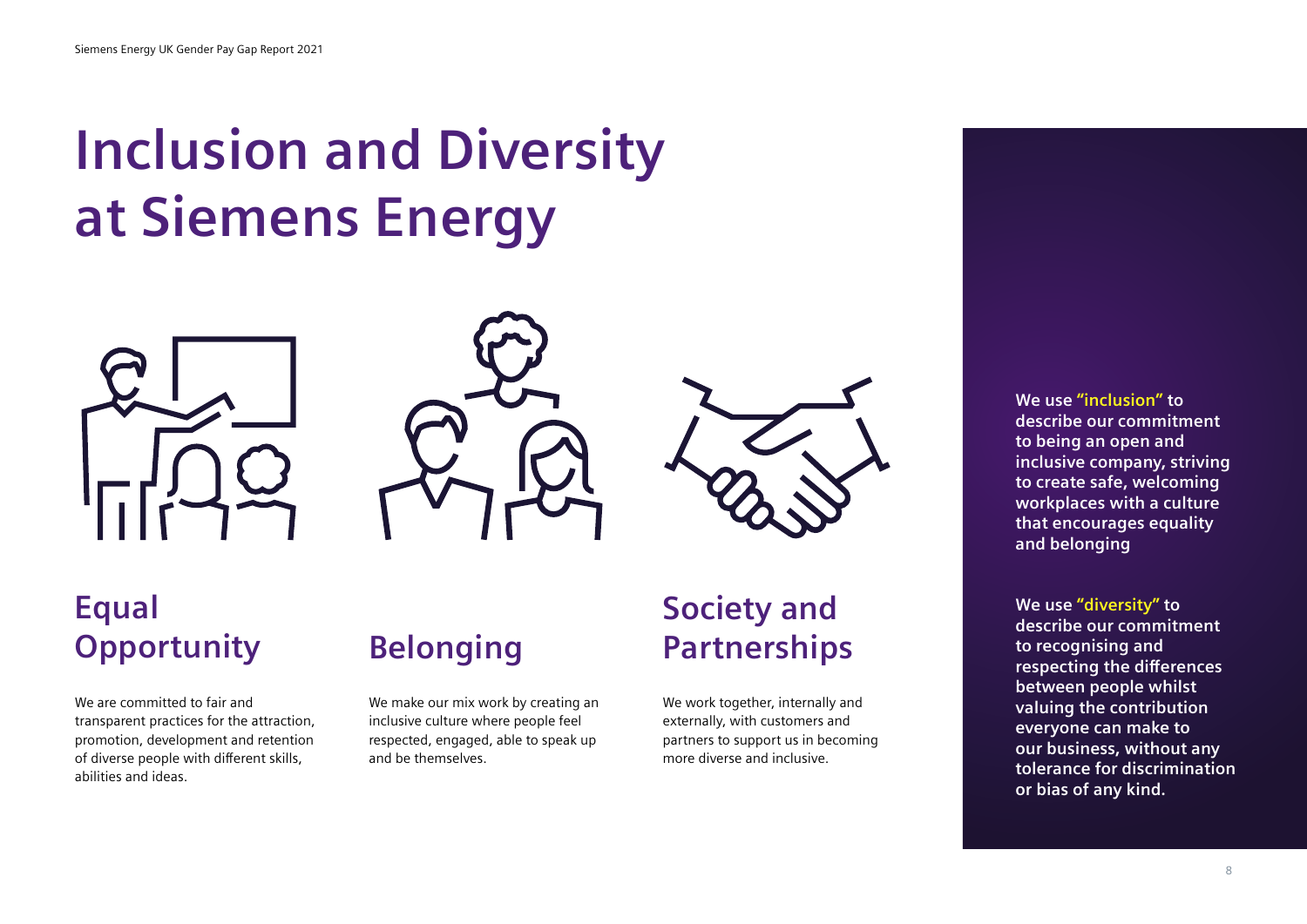# **1. Equal Opportunity**

We are committed to fair and transparent practices for the attraction, promotion, development and retention of diverse people with different skills, abilities and ideas.

We aim to make data driven decisions about topics that affect our people. To this end, we are launching an anonymous employee survey to gather more information about the gender identity, sexual orientation, ethnicity and disabilities of our workforce, as well as to find out whether our employees can bring their whole selves to work. This is really important to Siemens Energy as we believe that by feeling comfortable, respected and able to share how they are feeling, our employees can do their best work.

Siemens Energy has a whistleblowing channel called "Speak Up" where any employee can raise concerns about Compliance, Inclusion, Diversity and Behavioural matters. In addition, we have recently engaged an Ombudsperson who will receive any complaints about these same topics if an employee feels they want to speak to someone who is neutral and outside the company. Whichever route they choose, the employee will be supported to raise a complaint without fear of retaliation.

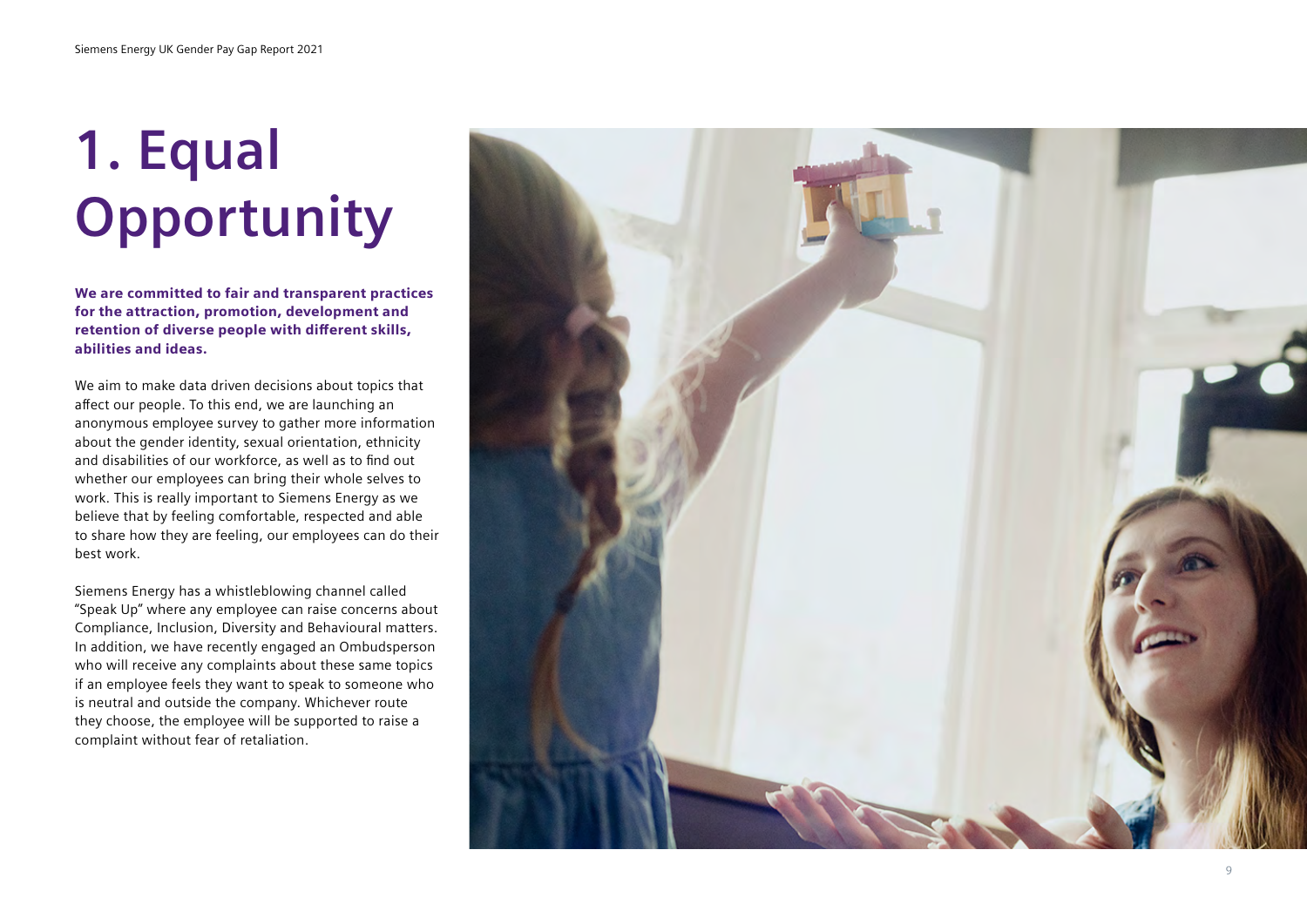# **2. Belonging**

We make our mix work by creating an inclusive culture where people feel respected, engaged, able to speak up and be themselves.

Allyship: An inclusive world is a better world. In Siemens Energy, more than 90,000 employees worldwide join forces with welcoming colleagues who encourage equality and belonging. We strive for a culture where our employees can come to work every day feeling accepted for who they are. Allies play an important role in achieving a truly inclusive culture, and with a little more knowledge and understanding we can all be better allies.

We also recently introduced the **Coalition of Allies**: a cross-enterprise partnership to ensure all employees drive change through mutual support. This is a global program, which we are implementing locally.

By design, the Coalition of Allies fosters allyship, offers guidance, and tests and challenges ideas and actions—as well as helps the company listen whenever and wherever an employee needs to speak out.

Our employees' honest feedback on how they experience gender, ethnicity, sexual identity, age, disability and neurodiversity can help our organisation prove its commitment to inclusion and diversity as we listen, learn, improve, and heal.

Our Networks: To ensure a holistic view on inclusion & diversity, we have employee networks representing Gender Equality, LGBTQIA+, Disability, Neurodivergence and their allies.

- ENable To bring together people with disabilities and neurodivergence along with their allies, supporters and managers, friends and relatives to make Siemens Energy a more accessible workplace.
- LGBTQIA+ to promote inclusion and ensure that our Siemens Energy culture is one where this community feels empowered, represented and heard.
- EnerGEN is a Gender Equality Network that provides alignment and guidance on all gender focused topics within Siemens Energy. Their network of allies actively advocate gender equality, raise awareness and help to eliminate all forms of gender based obstacles in our organisation. It also sets up events to promote gender equality and celebrate inclusion and diversity, as well as working in partnership with external organisations.



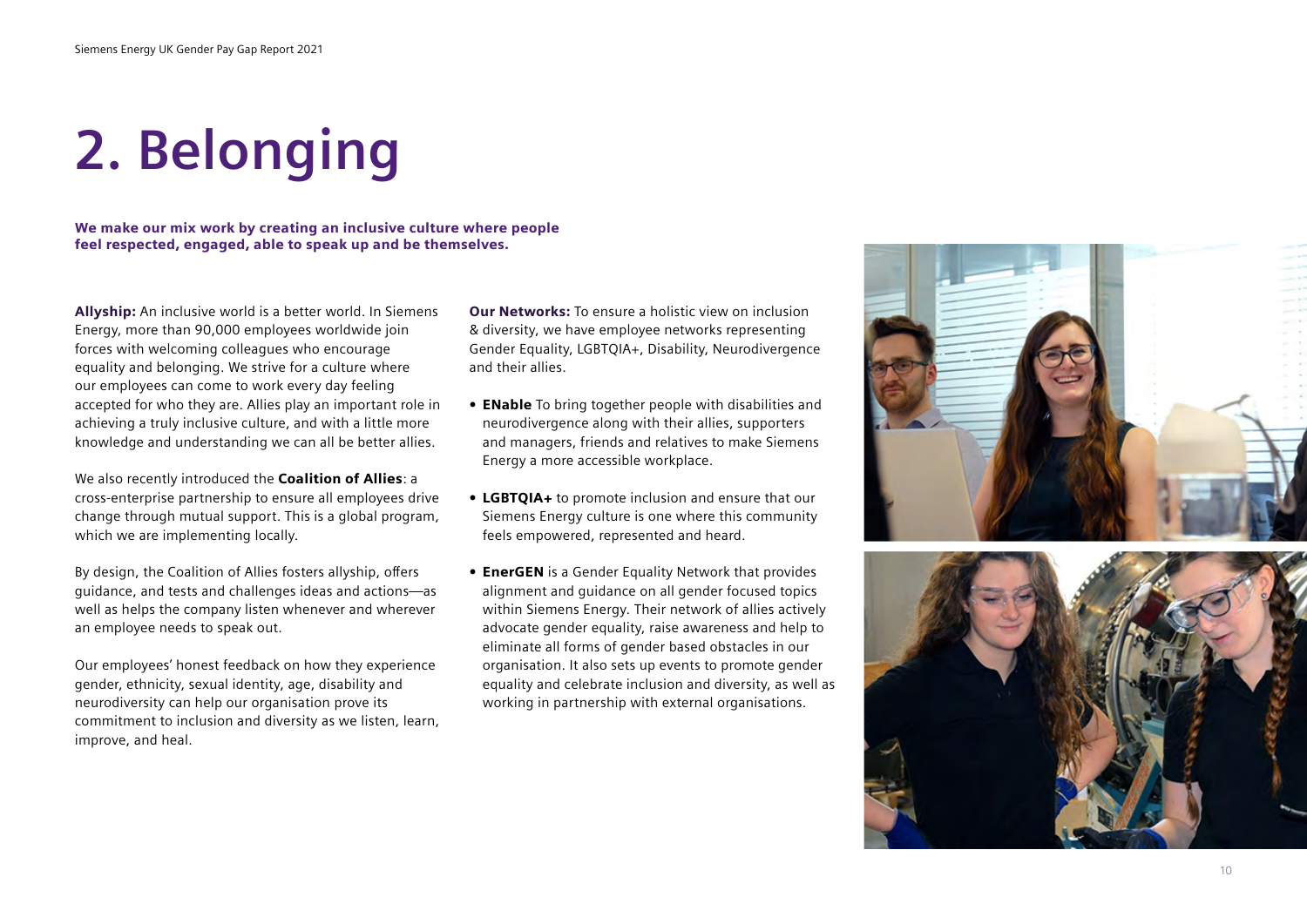# **3. Society & Partnerships**

We work together, internally and externally, with customers and partners to support us in becoming more diverse and inclusive.

Siemens Energy is partnering with external organisations to provide networking opportunities, coaching and mentoring to women across the business who have shown the potential for progression to senior positions.

Our Societal Engagement Programme supports us in the development of a market-leading social value strategy and the delivery of social value outcomes from all of our activities. Our framework is aligned with the National Social Value Measurement Standard ('National TOMs' – Themes, Outcomes & Measures), which are built around five key themes; promoting jobs, skills and social innovation, supporting regional growth, empowering communities and protecting the environment.

Financial proxy values have been attributed to measures within the framework, allowing organisations to report their overall contribution to society in both financial and non-financial terms. By reflecting the real needs of communities, the TOMs enable a positive contribution towards economic, social and environmental wellbeing.

Our networks play an important role in the delivery of our social value outcomes. Our UK inclusion and diversity council initiated key areas of emphasis and impact by launching further focus groups that will enhance our experiences and value for 2021/2022 and beyond. The progressive work of these networks will enable us to further reflect the needs of our business and attribute additional efforts into our very own measurable framework.

As of 2020/2021 our social impact on society was £1,173,721.00. Further details, including our nonfinancial contribution to society, can be found in our *[Siemens Energy Societal Engagement Annual Report.](https://assets.siemens-energy.com/siemens/assets/api/uuid:0770867c-4ff3-4f42-a0cb-80a67d527132/se-uk-csr-programme.pdf)*



#### **Hawthorn Club**

The Hawthorn Club is an international network for executive women in the energy industry. Its mission is to promote the appointment of women to senior corporate positions and boards; to facilitate gender diversity within the energy sector.

#### **Catalyst**

Catalyst have been advocating for better policies around race, gender, ethnicity, and other categories for decades.

#### **Women's Empowerment Principles**

Established by the United Nations, these principles offer guidance to business on how to promote gender equality and women's empowerment in the workplace, marketplace and community.